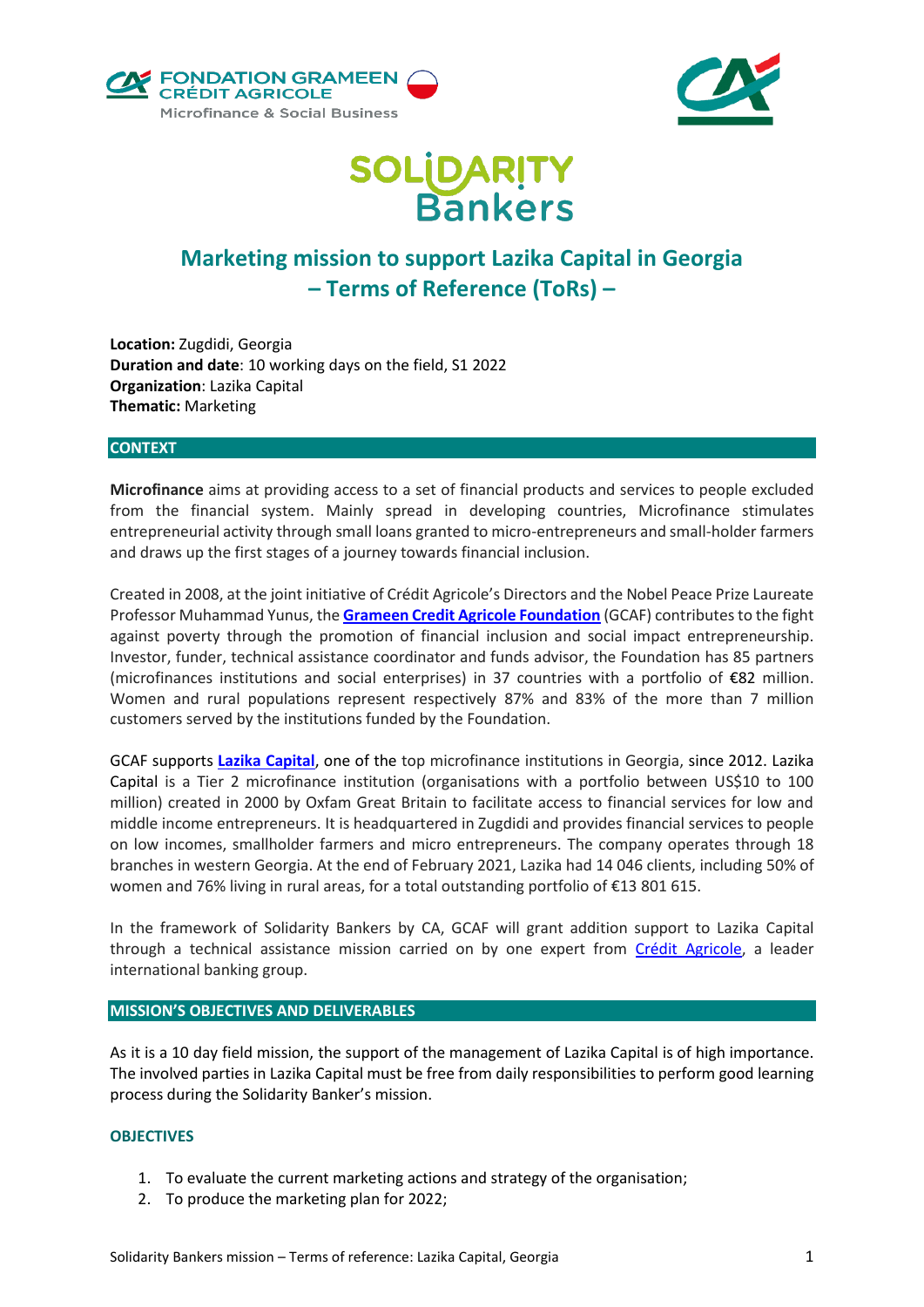



3. Optional: To support the sales management system of financial products, which will allow better managing sales of financial services, including pricing for financial services.

#### **ACTIONS AND DELIVERABLES**

#### **Action 1: To evaluate the current marketing actions and strategy of Lazika Capital**

Deliverable:

 A PPT document presenting and analysing the current marketing actions and strategy of Lazika Capital.

#### **Action 2: To produce a marketing plan for 2022**

Deliverables:

- The marketing plan document, which will cover 2022 and support the business according to the organization's needs and strategy.
- A project management tool to monitor the implementation of the marketing plan (with targets and milestones).
- A training session with the Marketing team to update the project management tool regularly and follow up the implementation of the marketing strategy.

#### **Action 3 (Optional): To support the sales management system**

Deliverables:

- A workshop/meeting with the sales team to discuss the client segmentation, analyse key factors of success/failure when introducing a new product.
- A workshop report with key ideas and priorities that Lazika Capital can implement after the mission.

## **CALENDAR AND LOGISTICS**

#### **WORK LOAD (For reference)**

The Crédit Agricole expert will dedicate a total of 20 working days to the mission:

- Preparation: 5 working days to prepare the mission (spread over the month preceding the field mission).
- Field mission: 10 days visiting Lazika Capital headquarters, branches and clients.
- **Post-mission: 5 working days to finalize the deliverables at the expert's office to spread over 3** weeks following the field mission.

#### **CALENDAR (For reference, it can be adjusted)**

#### **SELECTION PROCESS (1-2 months)**

- Publication of the mission's ToRs at Crédit Agricole and the Foundation's websites.
- Selection of the Crédit Agricole expert who will become the Solidarity Banker of the mission. As part of the selection process, the candidates will be interviewed by GCAF.

### **MISSION PREPARATION (1 month)**

- Expertise sponsorship agreement signed.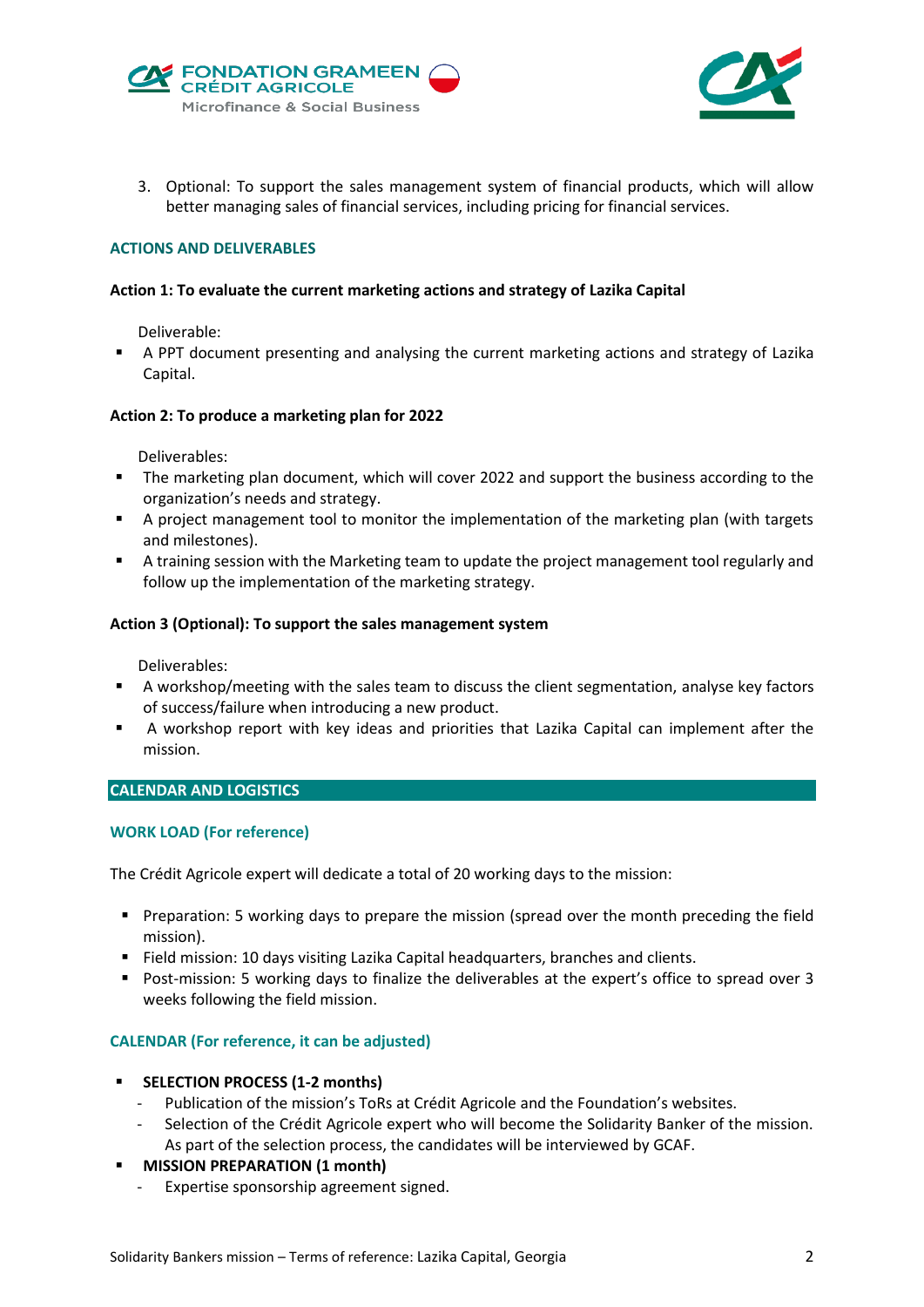



- Preparation of the mission by the Solidarity Banker, Lazika Capital and GCAF (5 working days to spread over the month preceding the field mission).
- **FIELD MISSION AND FINAL DELIVARABLES (S1 2022)**
	- Field mission by the Solidarity Banker (10 days).
	- Final deliverables to Lazika Capital following the field mission (5 working days to spread over 3 weeks following the field mission).

#### **LOGISTICS, MISSION COSTS AND INSURANCE**

- The pre-mission training and logistics coordination will be provided by the Grameen Crédit Agricole Foundation
- Transport and Insurance are covered by Crédit Agricole S.A. Crédit Agricole SA will provide an update on the health situation at least 8 days before the date the mission is due to start and may ask the employee for any medical evidence that may be needed prior to departure. These douments shall be kept during the entire duration of the mission.
- Accomodation, local transport and catering costs are covered by the beneficiary organisation.
- The Crédit Agricole Group rules on international travel must be respected as part of the mission.
- Medical examination and tests (including PCR) related to the Covid-19 outbreak are covered by the beneficiary organisation.
- The Solidarity Banker is in charge of other expenses

#### **LOCATION**

 The field mission will take place mainly in Zugdidi, Georgia. Travels outside Zugdidi will be required to meet Lazika's clients. The branches offices to visit will be determined by Lazika, GCAF and the Solidarity Banker in common agreement. Important: The field mission will only take place if the Covid-19 context allows it; if it's not the case, the mission will be reported.

#### **PROFILE OF THE EXPERT**

The expert is a Credit Agricole staff, willing to engage in the Solidarity Bankers programme, with the following expertise / experience:

- Have a sound field experience in marketing
- High proficiency in English is required. Proficiency in Bosnian, Serbian or Croatian will be an asset.
- Previous experience in Central Asia would be helpful
- **Experience working with microfinance institutions would be a plus.**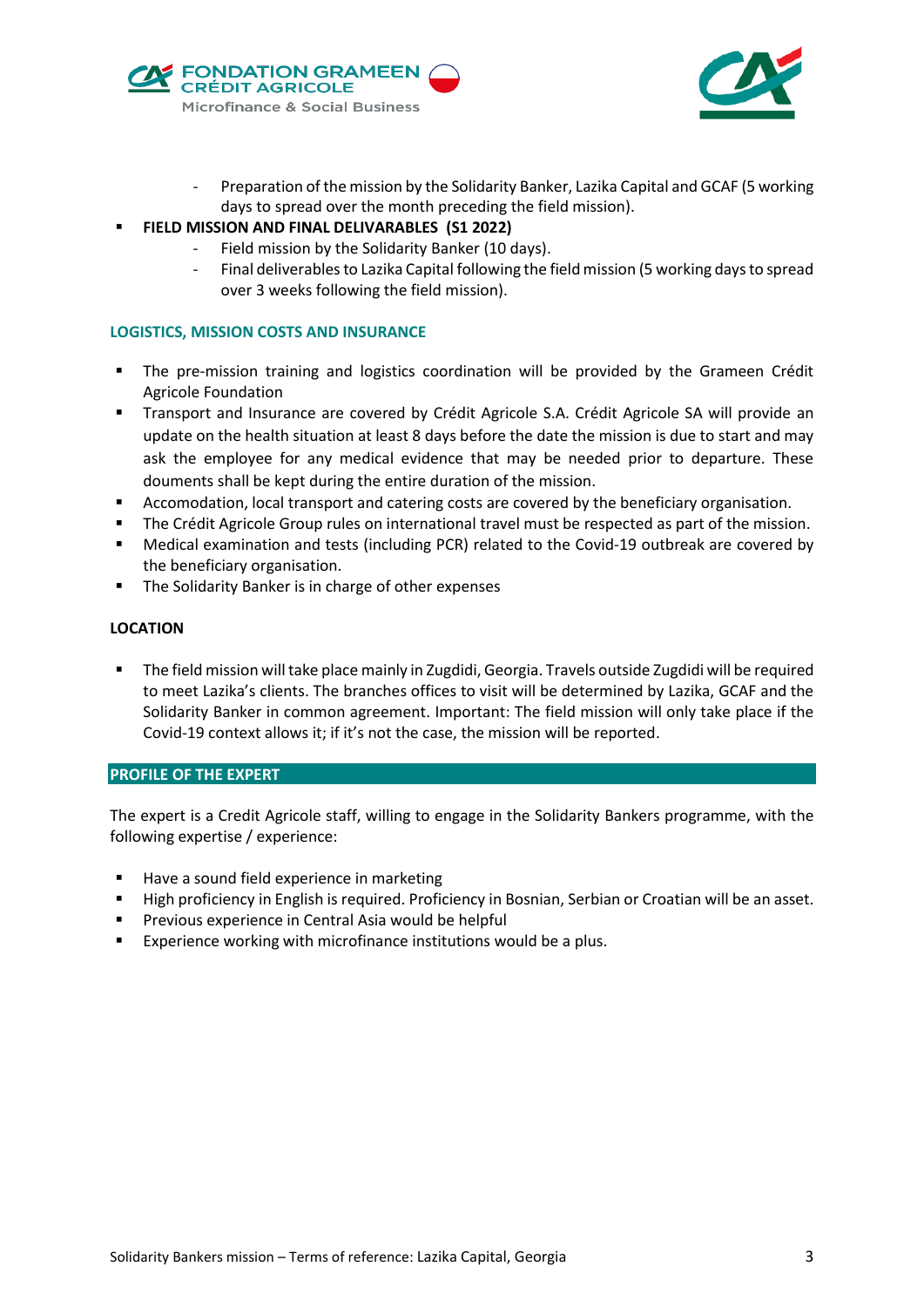





#### **For information on Solidarity Bankers programme**

Carolina VIGUET, Head of Communication and Partnerships [carolina.viguet@credit-agricole-sa.fr](mailto:carolina.viguet@credit-agricole-sa.fr)

> Violette Cubier, Technical Assistance Manager [violette.cubier@credit-agricole-sa.fr](mailto:violette.cubier@credit-agricole-sa.fr)

> > **For information on this mission:**

Robin Lavrilloux, Investment Manager robin.lavrilloux@credit-agricole-sa.fr